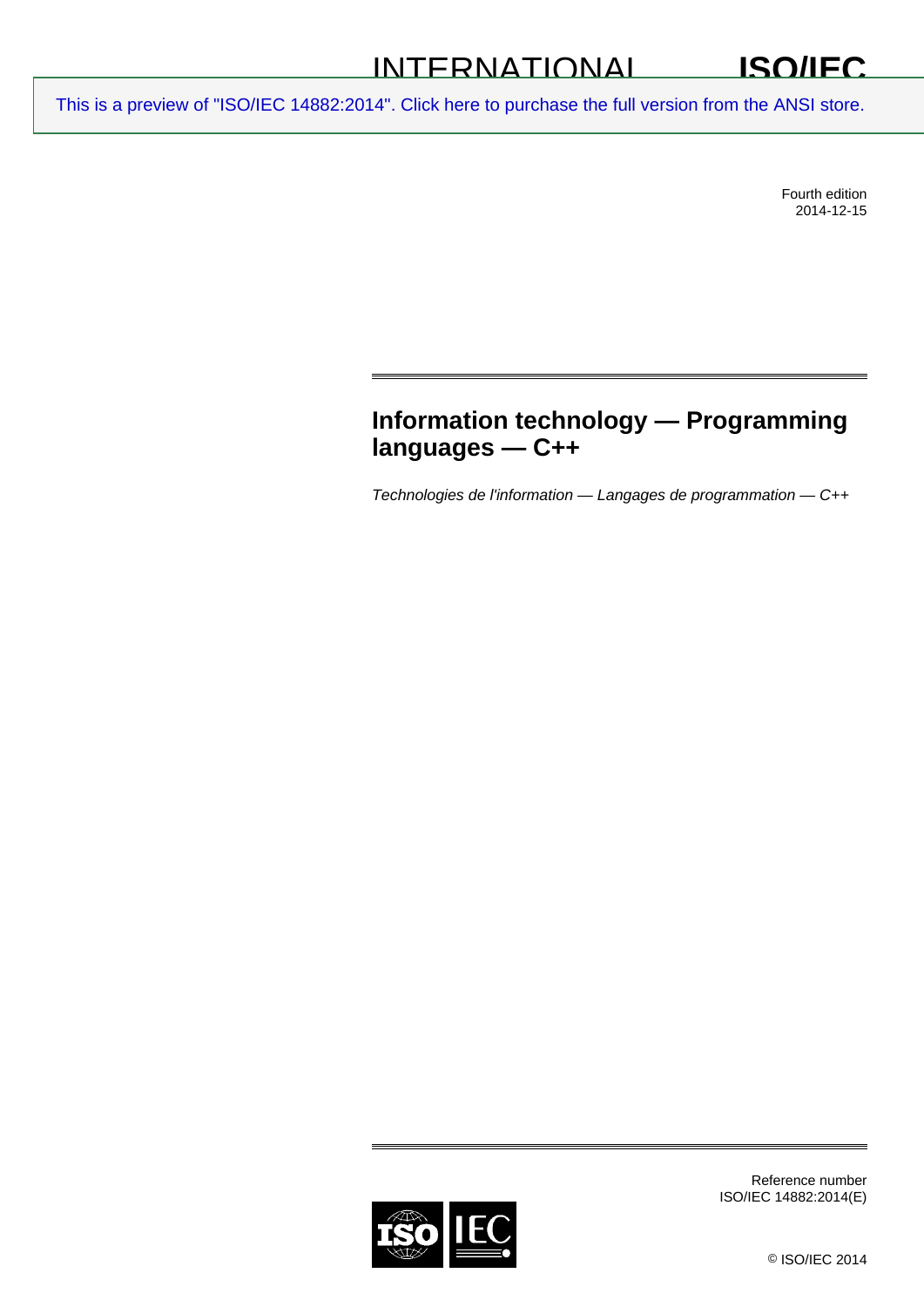

#### © ISO/IEC 2014

All rights reserved. Unless otherwise specified, no part of this publication may be reproduced or utilized otherwise in any form or by any means, electronic or mechanical, including photocopying, or posting on the internet or an intranet, without prior written permission. Permission can be requested from either ISO at the address below or ISO's member body in the country of the requester.

ISO copyright office Case postale 56 · CH-1211 Geneva 20 Tel. + 41 22 749 01 11 Fax + 41 22 749 09 47 E-mail copyright@iso.org Web www.iso.org

Published in Switzerland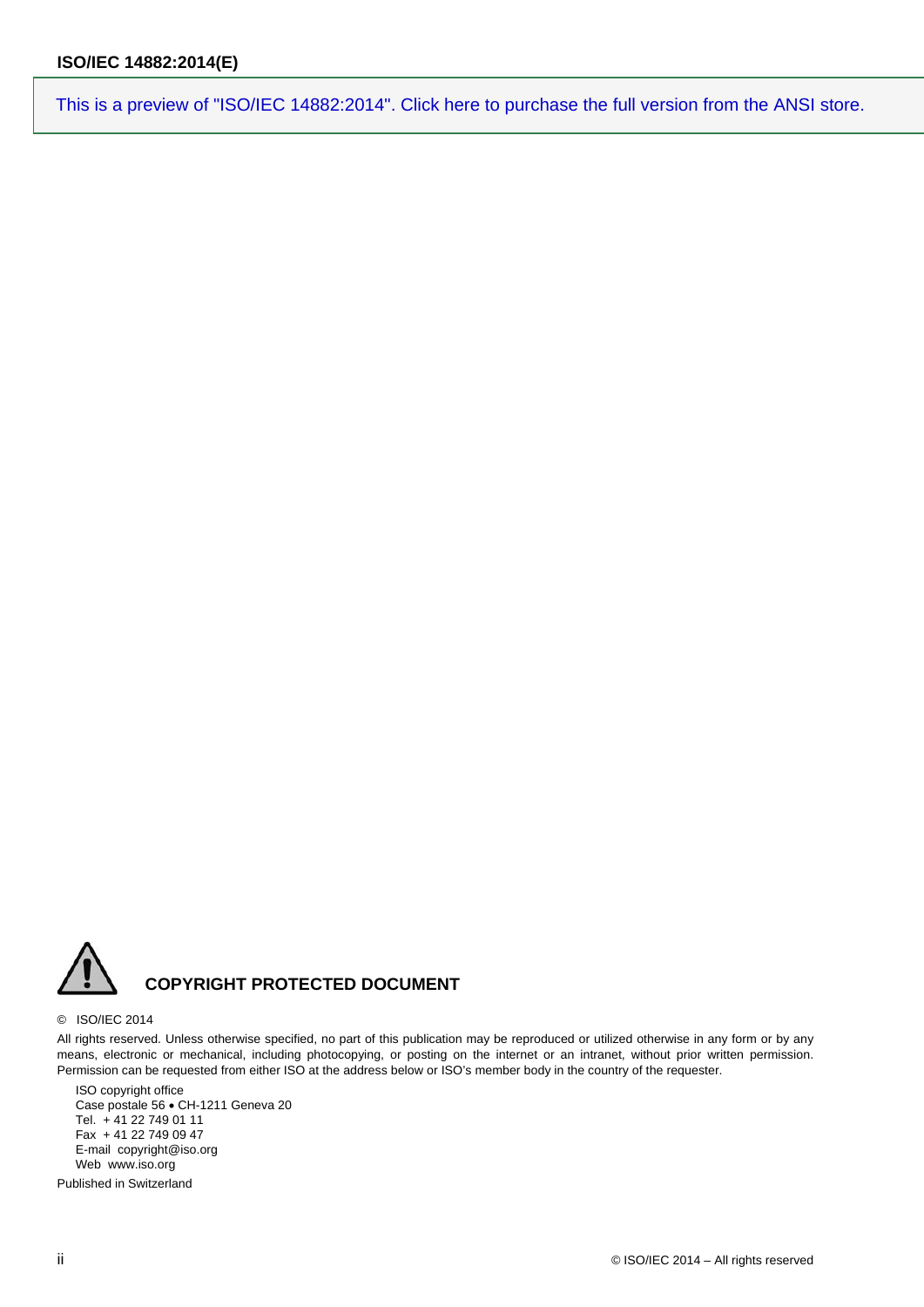**ISO/IEC 14882:2014(E)**

## **Contents**

|             | Contents       |                                                                                                                                                                                                                                | iii              |
|-------------|----------------|--------------------------------------------------------------------------------------------------------------------------------------------------------------------------------------------------------------------------------|------------------|
|             | List of Tables |                                                                                                                                                                                                                                | xi               |
|             |                | List of Figures                                                                                                                                                                                                                | XV               |
|             | Foreword       |                                                                                                                                                                                                                                | xvi              |
| $\mathbf 1$ | $General$      |                                                                                                                                                                                                                                | 1                |
|             | 1.1            | Scope                                                                                                                                                                                                                          | 1                |
|             | 1.2            |                                                                                                                                                                                                                                | $\mathbf 1$      |
|             | 1.3            |                                                                                                                                                                                                                                | $\overline{2}$   |
|             | 1.4            |                                                                                                                                                                                                                                | $\overline{5}$   |
|             | 1.5            |                                                                                                                                                                                                                                | $\overline{5}$   |
|             | 1.6            |                                                                                                                                                                                                                                | $\boldsymbol{6}$ |
|             | 1.7            |                                                                                                                                                                                                                                | $\boldsymbol{6}$ |
|             | 1.8            |                                                                                                                                                                                                                                | $\overline{7}$   |
|             | 1.9            |                                                                                                                                                                                                                                | 8                |
|             | 1.10           |                                                                                                                                                                                                                                | 11               |
|             | 1.11           |                                                                                                                                                                                                                                | 15               |
| $\bf{2}$    |                | <b>Lexical conventions</b>                                                                                                                                                                                                     | 16               |
|             | 2.1            |                                                                                                                                                                                                                                | 16               |
|             | 2.2            |                                                                                                                                                                                                                                | 16               |
|             | 2.3            |                                                                                                                                                                                                                                | 17               |
|             | 2.4            |                                                                                                                                                                                                                                | 18               |
|             | 2.5            |                                                                                                                                                                                                                                | 19               |
|             | 2.6            |                                                                                                                                                                                                                                | <b>20</b>        |
|             | 2.7            |                                                                                                                                                                                                                                | <b>20</b>        |
|             | 2.8            |                                                                                                                                                                                                                                | <b>20</b>        |
|             | 2.9            |                                                                                                                                                                                                                                | <b>20</b>        |
|             | 2.10           |                                                                                                                                                                                                                                | 21               |
|             | 2.11           |                                                                                                                                                                                                                                | 21               |
|             | 2.12           |                                                                                                                                                                                                                                | 22               |
|             | 2.13           |                                                                                                                                                                                                                                | 22               |
|             | 2.14           |                                                                                                                                                                                                                                | 23               |
|             |                |                                                                                                                                                                                                                                |                  |
| 3           |                | <b>Basic concepts</b>                                                                                                                                                                                                          | 32               |
|             | 3.1            | Declarations and definitions                                                                                                                                                                                                   | 32               |
|             | 3.2            |                                                                                                                                                                                                                                | 34               |
|             | $3.3\,$        | Scope                                                                                                                                                                                                                          | 37               |
|             | $3.4\,$        |                                                                                                                                                                                                                                | 42               |
|             | $3.5\,$        |                                                                                                                                                                                                                                | 56               |
|             | $3.6\,$        |                                                                                                                                                                                                                                | 59               |
|             | 3.7            |                                                                                                                                                                                                                                | 62               |
|             | $3.8\,$        | Object lifetime response to the contract of the contract of the contract of the contract of the contract of the contract of the contract of the contract of the contract of the contract of the contract of the contract of th | 66               |
|             |                |                                                                                                                                                                                                                                |                  |
|             |                |                                                                                                                                                                                                                                |                  |

 $\textbf{C}$  ISO/IEC 2014 – All rights reserved iii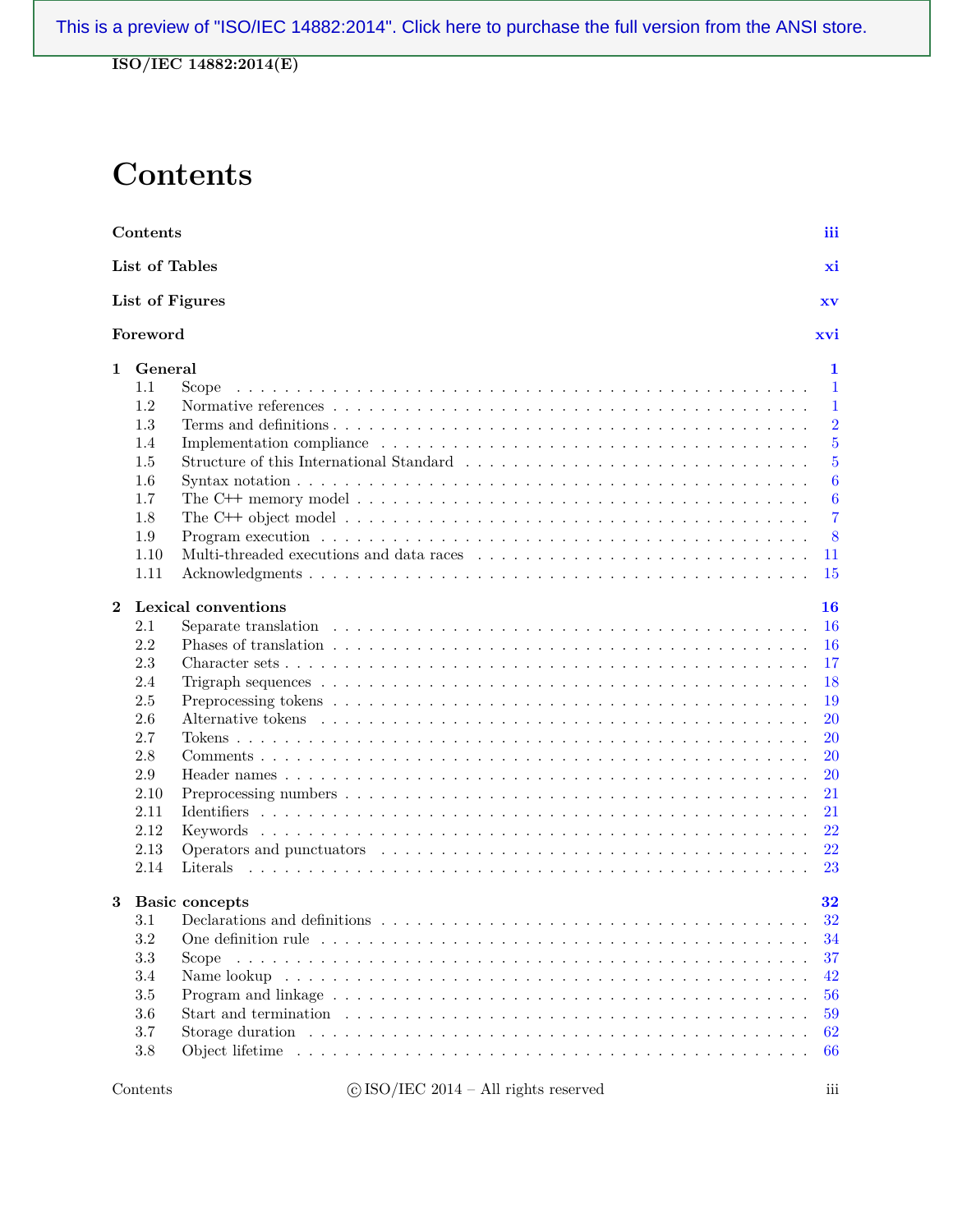|   | 3.9     | 69                                |
|---|---------|-----------------------------------|
|   | 3.10    | 75                                |
|   | 3.11    | 76                                |
| 4 |         | <b>Standard conversions</b><br>78 |
|   | 4.1     | 79                                |
|   | 4.2     | 79                                |
|   | 4.3     | 79                                |
|   | 4.4     | 80                                |
|   | 4.5     | 81                                |
|   | 4.6     | 81                                |
|   | 4.7     | 81                                |
|   | 4.8     | 82                                |
|   | 4.9     | 82                                |
|   |         | 82                                |
|   | 4.10    | 82                                |
|   | 4.11    |                                   |
|   | 4.12    | 83                                |
|   | 4.13    | 83                                |
| 5 |         | <b>Expressions</b><br>84          |
|   | 5.1     | 87                                |
|   | $5.2\,$ | 97                                |
|   | $5.3\,$ |                                   |
|   | 5.4     |                                   |
|   | $5.5\,$ |                                   |
|   | 5.6     |                                   |
|   | 5.7     |                                   |
|   | $5.8\,$ |                                   |
|   | $5.9\,$ |                                   |
|   | 5.10    |                                   |
|   | $5.11$  |                                   |
|   | 5.12    |                                   |
|   | 5.13    |                                   |
|   |         |                                   |
|   | 5.14    |                                   |
|   | 5.15    |                                   |
|   | 5.16    |                                   |
|   | 5.17    |                                   |
|   | 5.18    | Comma operator                    |
|   | 5.19    |                                   |
| 6 |         | <b>Statements</b><br>130          |
|   | 6.1     | <b>130</b>                        |
|   | 6.2     |                                   |
|   | 6.3     |                                   |
|   | 6.4     |                                   |
|   | 6.5     |                                   |
|   | 6.6     |                                   |
|   | 6.7     |                                   |
|   |         |                                   |
|   | 6.8     |                                   |
| 7 |         | Declarations<br>139               |

Contents  $\qquad \qquad \textcircled{isO/IEC 2014--All rights reserved}$  iv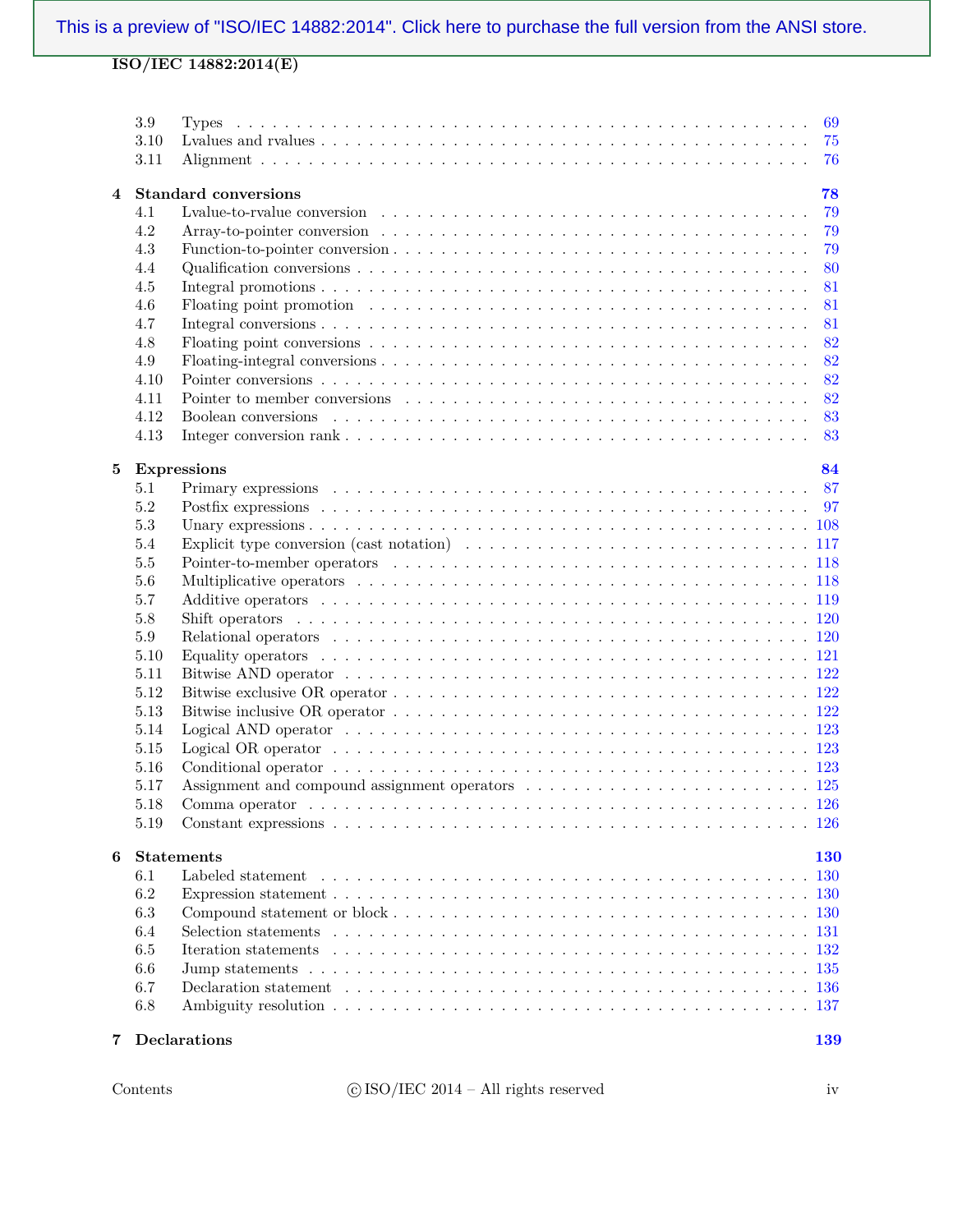|   | 7.1          |                                                                                                                      |
|---|--------------|----------------------------------------------------------------------------------------------------------------------|
|   | $7.2\,$      |                                                                                                                      |
|   | 7.3          |                                                                                                                      |
|   | 7.4          |                                                                                                                      |
|   | 7.5          |                                                                                                                      |
|   | 7.6          |                                                                                                                      |
| 8 |              | Declarators<br>181                                                                                                   |
|   | 8.1          |                                                                                                                      |
|   | 8.2          |                                                                                                                      |
|   | 8.3          |                                                                                                                      |
|   | 8.4          |                                                                                                                      |
|   | 8.5          |                                                                                                                      |
| 9 | Classes      | 214                                                                                                                  |
|   | 9.1          |                                                                                                                      |
|   | 9.2          |                                                                                                                      |
|   | 9.3          |                                                                                                                      |
|   | 9.4          |                                                                                                                      |
|   | 9.5          |                                                                                                                      |
|   | 9.6          |                                                                                                                      |
|   | 9.7          |                                                                                                                      |
|   | 9.8          |                                                                                                                      |
|   | 9.9          |                                                                                                                      |
|   |              |                                                                                                                      |
|   |              | 10 Derived classes<br>230                                                                                            |
|   | 10.1<br>10.2 |                                                                                                                      |
|   | 10.3         | Virtual functions extension of the contract of the contract of the contract of the contract of the contract of $236$ |
|   | 10.4         |                                                                                                                      |
|   |              |                                                                                                                      |
|   |              | 242<br>11 Member access control                                                                                      |
|   | 11.1         |                                                                                                                      |
|   | 11.2         |                                                                                                                      |
|   | 11.3         |                                                                                                                      |
|   | 11.4         |                                                                                                                      |
|   | 11.5         |                                                                                                                      |
|   | 11.6         |                                                                                                                      |
|   | 11.7         |                                                                                                                      |
|   |              | 12 Special member functions<br>${\bf 253}$                                                                           |
|   | 12.1         | 253<br>Constructors                                                                                                  |
|   | 12.2         | 255                                                                                                                  |
|   | 12.3         | 258                                                                                                                  |
|   | 12.4         | <b>260</b>                                                                                                           |
|   | 12.5         | 263                                                                                                                  |
|   | 12.6         | 265                                                                                                                  |
|   | 12.7         |                                                                                                                      |
|   | 12.8         |                                                                                                                      |
|   | 12.9         |                                                                                                                      |
|   |              |                                                                                                                      |

 $\rm{C}$  ISO/IEC 2014 – All rights reserved v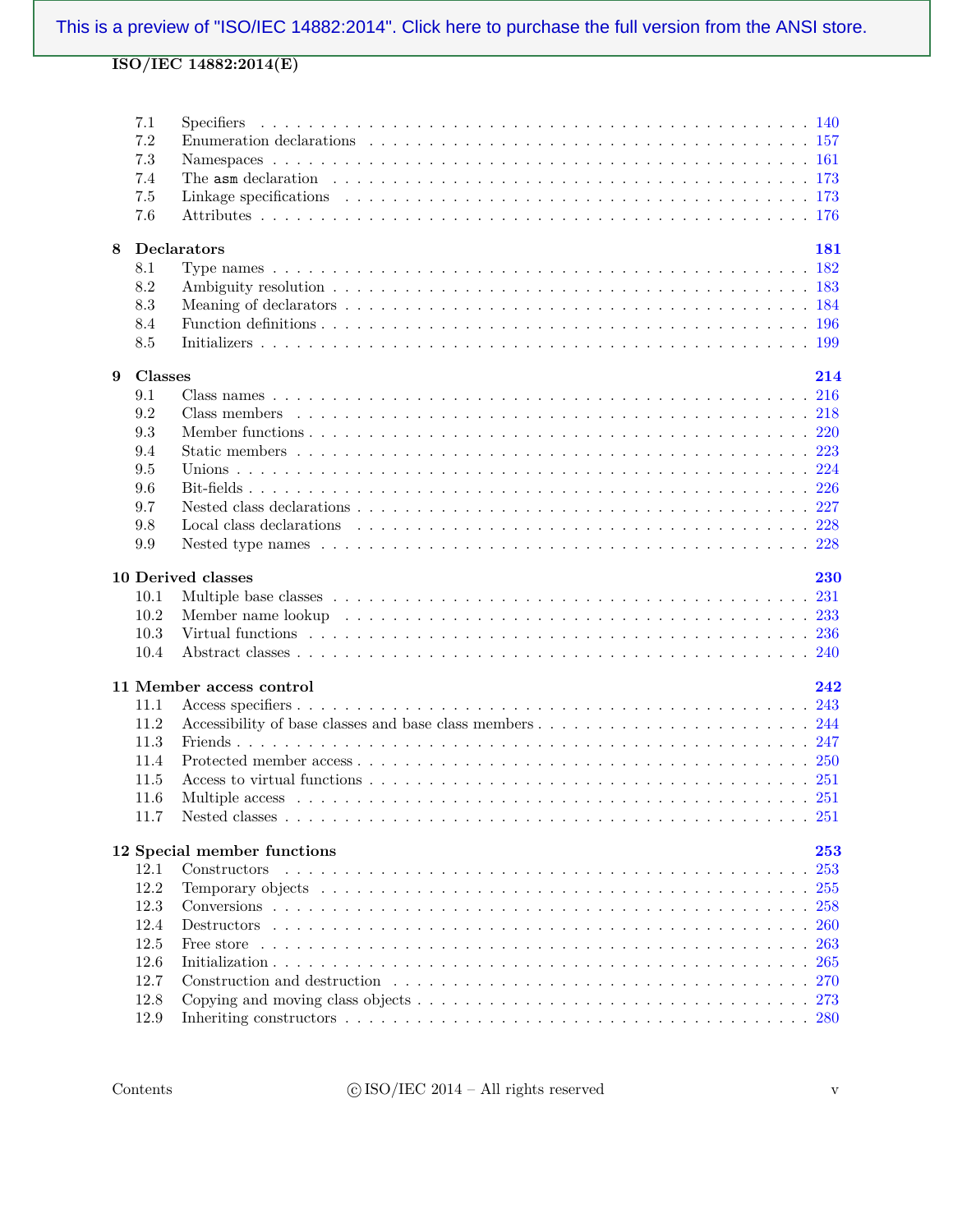| 13 Overloading |                                                                                                                    | 284 |
|----------------|--------------------------------------------------------------------------------------------------------------------|-----|
| 13.1           |                                                                                                                    | 284 |
| 13.2           |                                                                                                                    |     |
| 13.3           |                                                                                                                    |     |
| 13.4           |                                                                                                                    |     |
| 13.5           |                                                                                                                    |     |
| 13.6           |                                                                                                                    |     |
|                |                                                                                                                    |     |
| 14 Templates   |                                                                                                                    | 316 |
| 14.1           |                                                                                                                    |     |
| 14.2           |                                                                                                                    |     |
| 14.3           |                                                                                                                    |     |
| 14.4           |                                                                                                                    |     |
| 14.5           |                                                                                                                    |     |
| 14.6           |                                                                                                                    |     |
| 14.7           |                                                                                                                    |     |
| 14.8           |                                                                                                                    |     |
|                |                                                                                                                    |     |
|                | 15 Exception handling                                                                                              | 392 |
| 15.1           |                                                                                                                    |     |
| 15.2           |                                                                                                                    |     |
| 15.3           | Handling an exception $\ldots \ldots \ldots \ldots \ldots \ldots \ldots \ldots \ldots \ldots \ldots \ldots \ldots$ |     |
| 15.4           |                                                                                                                    |     |
| 15.5           |                                                                                                                    |     |
|                |                                                                                                                    |     |
|                | 16 Preprocessing directives                                                                                        | 403 |
| 16.1           |                                                                                                                    |     |
| 16.2           |                                                                                                                    |     |
| 16.3           |                                                                                                                    |     |
| 16.4           |                                                                                                                    |     |
| 16.5           |                                                                                                                    |     |
| 16.6           |                                                                                                                    |     |
| 16.7           |                                                                                                                    |     |
| 16.8           |                                                                                                                    |     |
| 16.9           |                                                                                                                    |     |
|                |                                                                                                                    |     |
|                | 17 Library introduction                                                                                            | 414 |
| 17.1           |                                                                                                                    |     |
| 17.2           |                                                                                                                    |     |
| 17.3           |                                                                                                                    | 415 |
| 17.4           |                                                                                                                    |     |
| 17.5           |                                                                                                                    |     |
| 17.6           |                                                                                                                    | 423 |
|                |                                                                                                                    |     |
|                | 18 Language support library                                                                                        | 443 |
| 18.1           |                                                                                                                    | 443 |
| 18.2           |                                                                                                                    |     |
| 18.3           |                                                                                                                    | 444 |
| 18.4           |                                                                                                                    |     |
| 18.5           |                                                                                                                    |     |
| 18.6           |                                                                                                                    |     |
|                |                                                                                                                    |     |

 $\textbf{Contents} \qquad \qquad \textbf{C} \; \text{ISO/IEC} \; \text{2014--All rights reserved} \qquad \qquad \textbf{vi}$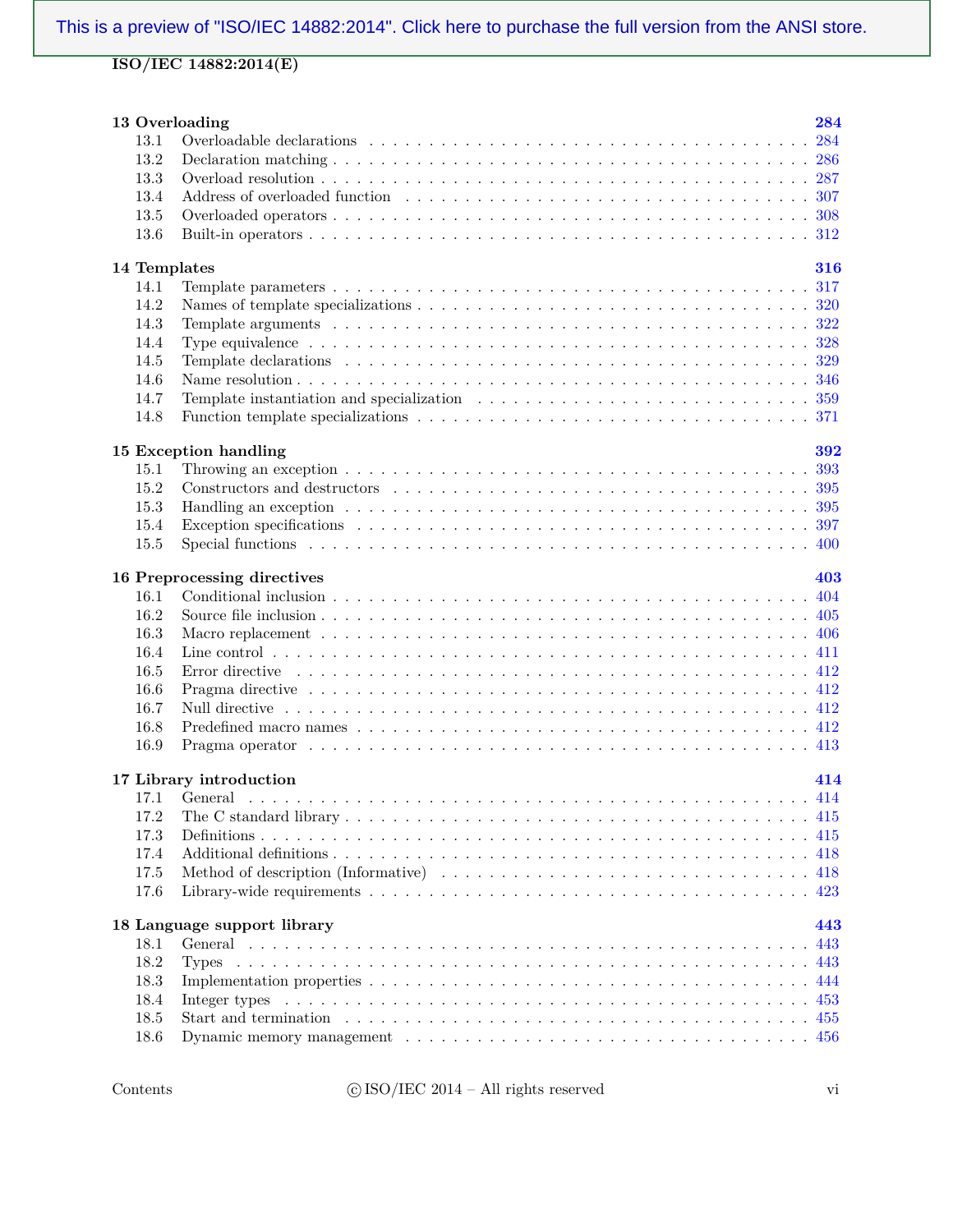| 18.7<br>18.8<br>18.9<br>18.10 |                              |     |
|-------------------------------|------------------------------|-----|
|                               | 19 Diagnostics library       | 474 |
| 19.1                          | General                      |     |
| 19.2                          |                              |     |
| 19.3                          |                              |     |
| 19.4                          |                              |     |
| 19.5                          |                              |     |
|                               |                              |     |
|                               | 20 General utilities library | 490 |
| 20.1                          |                              |     |
| 20.2                          |                              |     |
| 20.3                          |                              |     |
| 20.4                          |                              | 500 |
| 20.5                          |                              | 510 |
| 20.6                          |                              | 511 |
| 20.7                          |                              | 519 |
| 20.8                          |                              | 534 |
| 20.9                          |                              | 562 |
| 20.10                         |                              |     |
| 20.11                         |                              |     |
| 20.12                         |                              |     |
| 20.13                         |                              |     |
|                               |                              |     |
|                               |                              |     |
|                               |                              |     |
|                               | 21 Strings library           | 631 |
| 21.1                          |                              |     |
| 21.2                          |                              |     |
| 21.3                          |                              |     |
| 21.4                          |                              |     |
| 21.5                          |                              |     |
| 21.6                          |                              |     |
| 21.7                          |                              |     |
| 21.8                          |                              |     |
|                               |                              |     |
|                               | 22 Localization library      | 675 |
| 22.1                          | General                      |     |
| 22.2                          |                              |     |
| 22.3                          |                              |     |
| 22.4                          |                              |     |
| $22.5\,$                      |                              |     |
| 22.6                          |                              |     |
|                               | 23 Containers library        | 732 |
| 23.1                          |                              | 732 |
| 23.2                          |                              |     |
| 23.3                          |                              | 760 |
| 23.4                          |                              |     |

 $\textbf{Contents} \qquad \qquad \textbf{C} \; \text{ISO/IEC } 2014 - \textbf{All} \; \text{rights reserved} \qquad \qquad \text{vii}$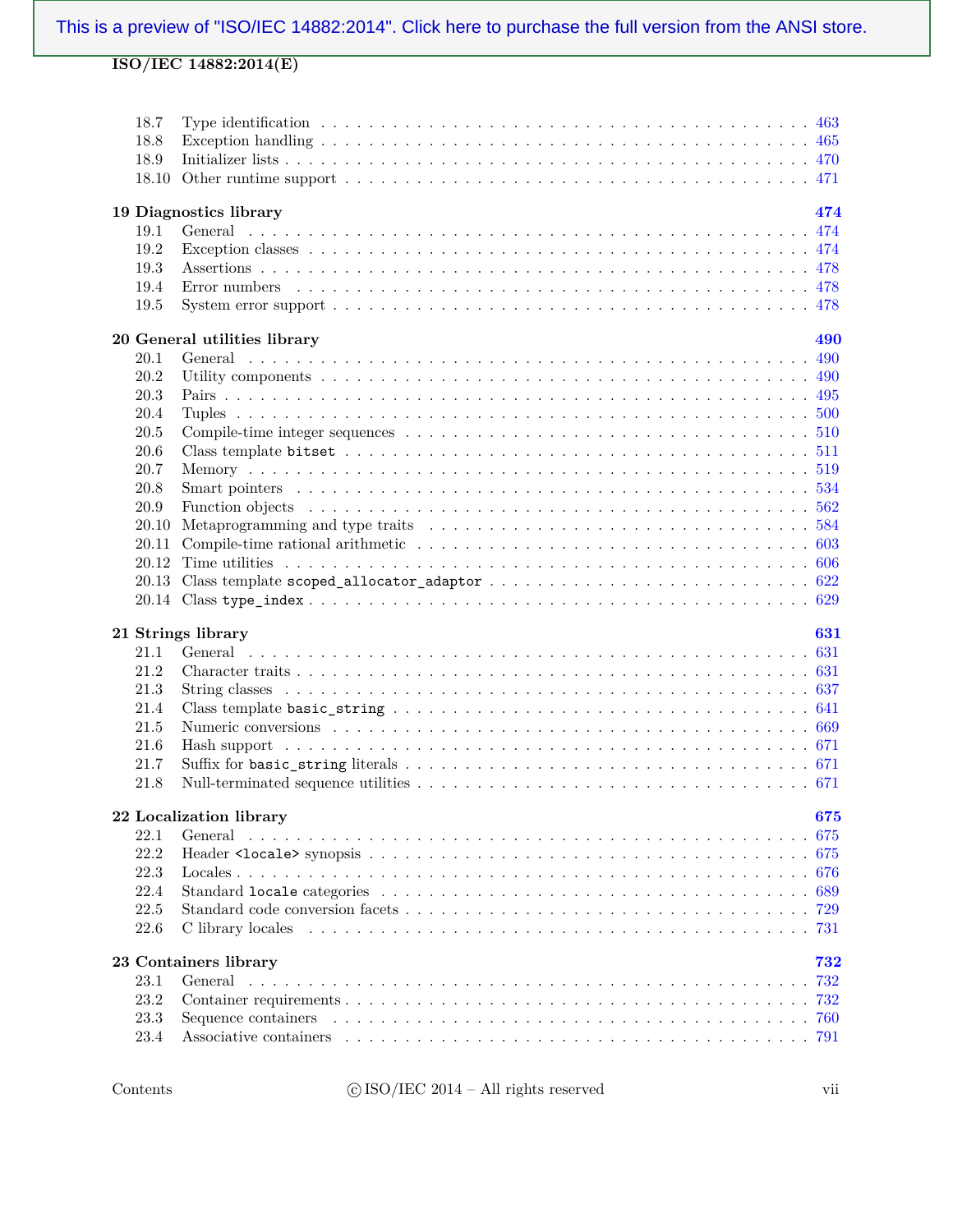| 23.5<br>23.6 |                                |      |  |  |  |
|--------------|--------------------------------|------|--|--|--|
|              | 24 Iterators library<br>835    |      |  |  |  |
| 24.1         | General                        |      |  |  |  |
| 24.2         |                                |      |  |  |  |
| 24.3         |                                |      |  |  |  |
| 24.4         |                                |      |  |  |  |
| 24.5         |                                |      |  |  |  |
| 24.6         |                                |      |  |  |  |
| 24.7         |                                |      |  |  |  |
|              |                                |      |  |  |  |
|              | 25 Algorithms library<br>869   |      |  |  |  |
| 25.1         |                                |      |  |  |  |
| 25.2         |                                |      |  |  |  |
| 25.3         |                                |      |  |  |  |
| 25.4         |                                |      |  |  |  |
| 25.5         |                                |      |  |  |  |
|              | 26 Numerics library<br>908     |      |  |  |  |
| 26.1         |                                |      |  |  |  |
| 26.2         |                                |      |  |  |  |
| 26.3         |                                |      |  |  |  |
| 26.4         |                                |      |  |  |  |
| 26.5         |                                |      |  |  |  |
| 26.6         |                                |      |  |  |  |
|              |                                |      |  |  |  |
|              |                                |      |  |  |  |
| 26.7         |                                |      |  |  |  |
| 26.8         |                                |      |  |  |  |
|              | 27 Input/output library<br>995 |      |  |  |  |
| 27.1         |                                |      |  |  |  |
| 27.2         |                                |      |  |  |  |
| 27.3         |                                |      |  |  |  |
| 27.4         |                                |      |  |  |  |
| 27.5         |                                |      |  |  |  |
| 27.6         |                                |      |  |  |  |
| 27.7         |                                |      |  |  |  |
| 27.8         |                                |      |  |  |  |
| 27.9         |                                |      |  |  |  |
|              | 28 Regular expressions library | 1085 |  |  |  |
| 28.1         |                                |      |  |  |  |
| 28.2         |                                |      |  |  |  |
| 28.3         |                                |      |  |  |  |
| 28.4         |                                |      |  |  |  |
| 28.5         |                                |      |  |  |  |
| 28.6         |                                |      |  |  |  |
| 28.7         |                                |      |  |  |  |
| 28.8         |                                |      |  |  |  |
| 28.9         |                                |      |  |  |  |
| 28.10        |                                |      |  |  |  |

 $\textbf{C}$  ISO/IEC 2014 – All rights reserved viii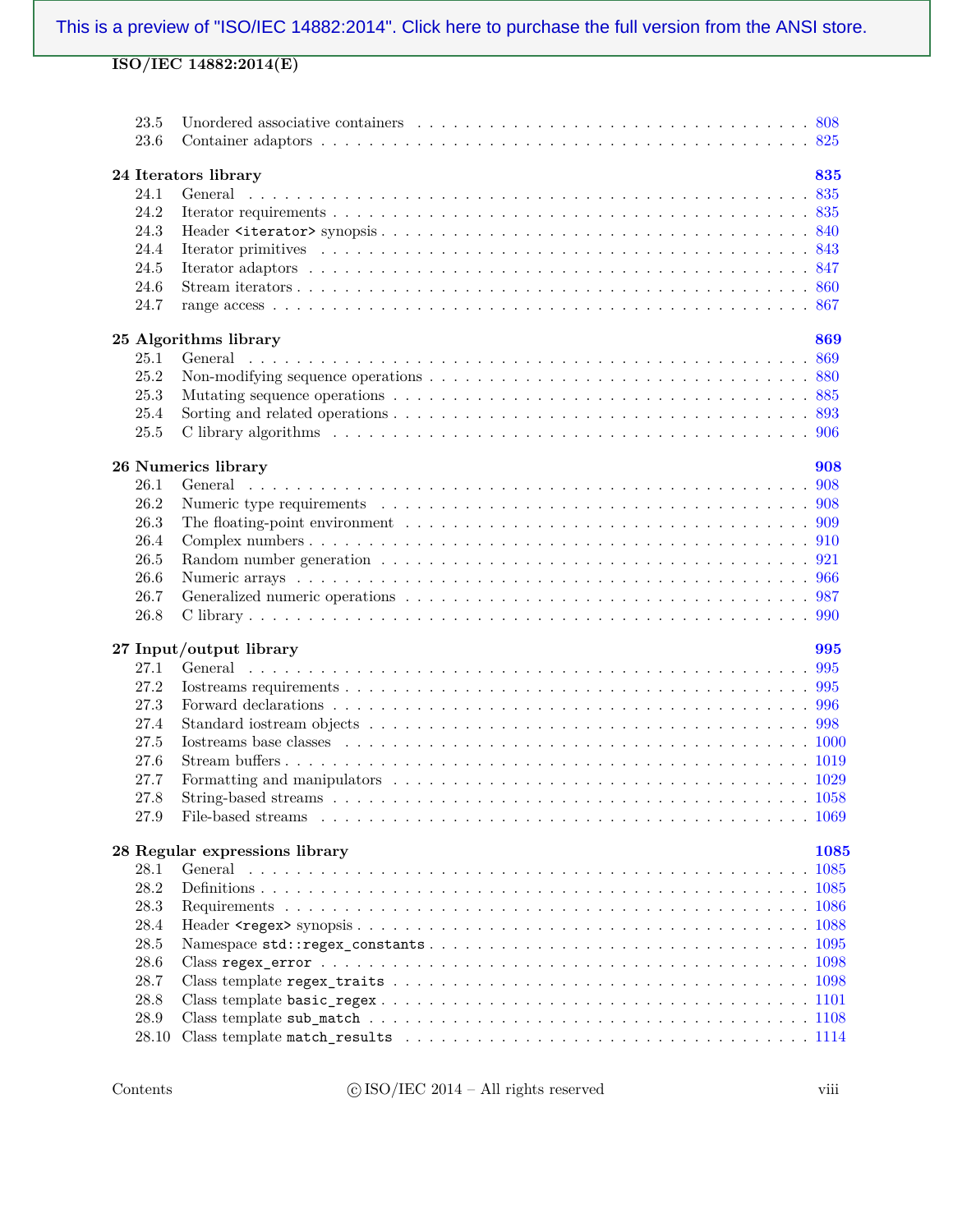|      | 29 Atomic operations library<br>1134                                                                              |
|------|-------------------------------------------------------------------------------------------------------------------|
| 29.1 |                                                                                                                   |
| 29.2 |                                                                                                                   |
| 29.3 |                                                                                                                   |
| 29.4 |                                                                                                                   |
| 29.5 |                                                                                                                   |
| 29.6 |                                                                                                                   |
| 29.7 |                                                                                                                   |
| 29.8 |                                                                                                                   |
|      | 1151                                                                                                              |
| 30.1 | 30 Thread support library                                                                                         |
| 30.2 |                                                                                                                   |
|      |                                                                                                                   |
| 30.3 |                                                                                                                   |
| 30.4 |                                                                                                                   |
| 30.5 |                                                                                                                   |
| 30.6 | Futures                                                                                                           |
|      | 1205<br>A Grammar summary                                                                                         |
| A.1  |                                                                                                                   |
| A.2  |                                                                                                                   |
| A.3  |                                                                                                                   |
| A.4  |                                                                                                                   |
| A.5  |                                                                                                                   |
| A.6  |                                                                                                                   |
| A.7  |                                                                                                                   |
| A.8  |                                                                                                                   |
| A.9  |                                                                                                                   |
| A.10 |                                                                                                                   |
| A.11 |                                                                                                                   |
| A.12 |                                                                                                                   |
| A.13 |                                                                                                                   |
| A.14 |                                                                                                                   |
|      |                                                                                                                   |
|      | <b>B</b> Implementation quantities<br>1225                                                                        |
|      |                                                                                                                   |
|      | C Compatibility<br>1227                                                                                           |
| C.1  |                                                                                                                   |
| C.2  |                                                                                                                   |
| C.3  |                                                                                                                   |
| C.4  |                                                                                                                   |
|      | D Compatibility features<br>1247                                                                                  |
| D.1  | Increment operator with bool operand $\ldots \ldots \ldots \ldots \ldots \ldots \ldots \ldots \ldots \ldots 1247$ |
| D.2  |                                                                                                                   |
| D.3  |                                                                                                                   |
| D.4  |                                                                                                                   |
|      |                                                                                                                   |

Contents  $\qquad \qquad \textcircled{isO/IEC 2014--All rights reserved}$  ix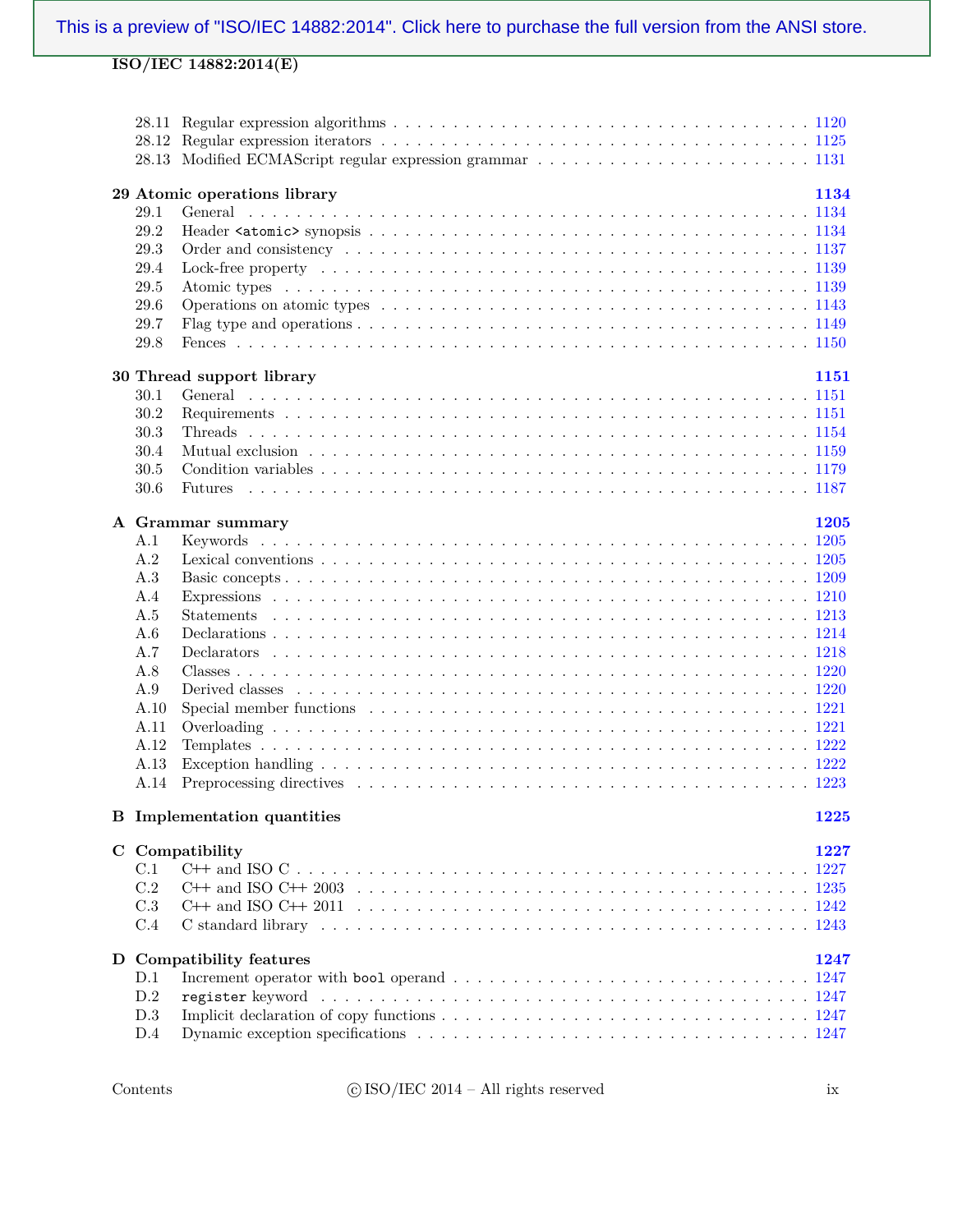|   | D.5   |                                                                                                                               |      |
|---|-------|-------------------------------------------------------------------------------------------------------------------------------|------|
|   | D.6   |                                                                                                                               |      |
|   | D.7   |                                                                                                                               |      |
|   | D.8   |                                                                                                                               |      |
|   | D.9   |                                                                                                                               |      |
|   | D.10  |                                                                                                                               |      |
|   | D.11  | Violating exception-specifications $\ldots \ldots \ldots \ldots \ldots \ldots \ldots \ldots \ldots \ldots \ldots \ldots 1266$ |      |
|   | D.12  |                                                                                                                               |      |
|   |       | E Universal character names for identifier characters                                                                         | 1268 |
|   | E.1   |                                                                                                                               |      |
|   | E.2   |                                                                                                                               |      |
| F |       | Cross references                                                                                                              | 1269 |
|   | Index |                                                                                                                               | 1287 |
|   |       | Index of grammar productions                                                                                                  | 1316 |
|   |       | Index of library names                                                                                                        | 1319 |
|   |       | Index of implementation-defined behavior                                                                                      | 1356 |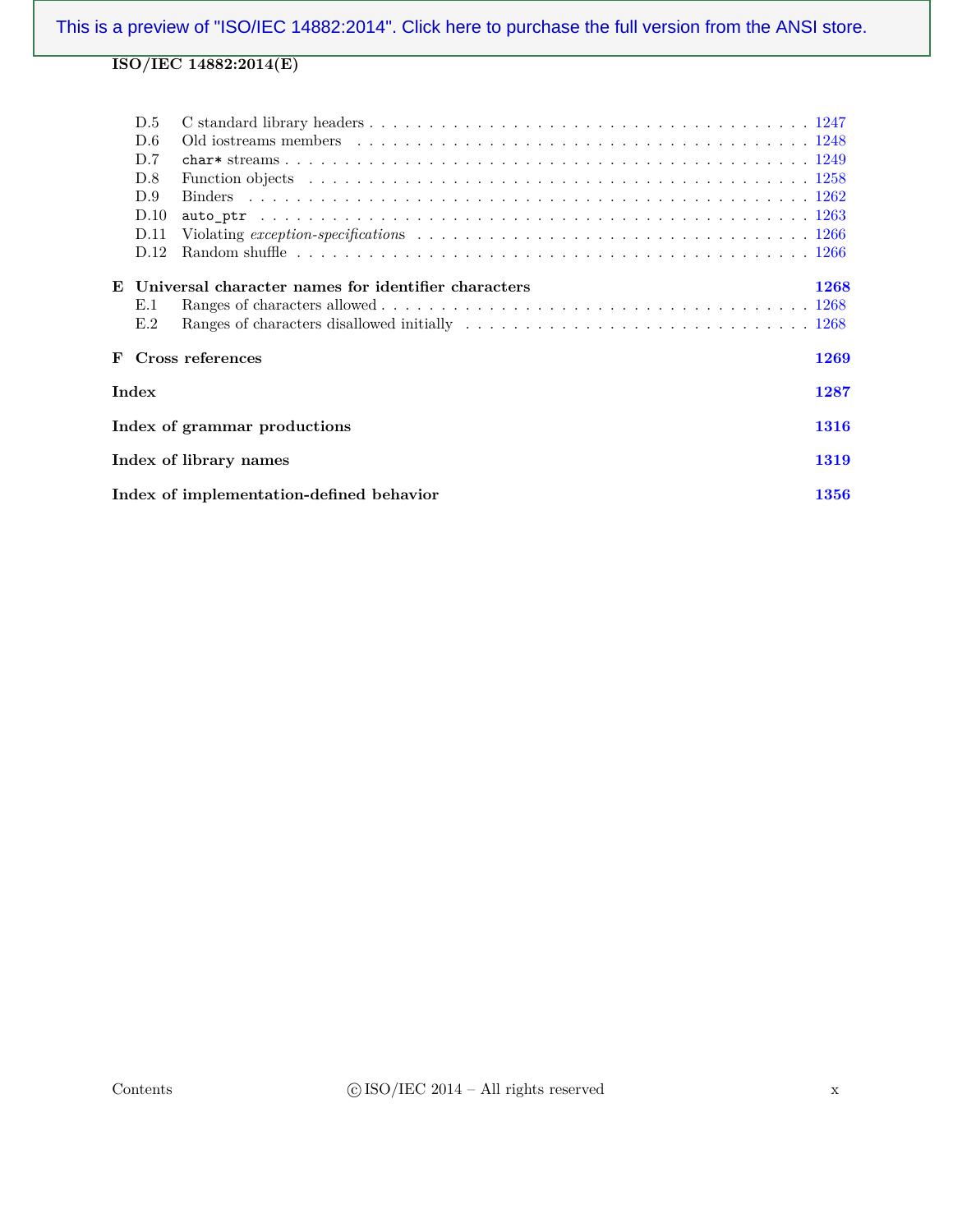**ISO/IEC 14882:2014(E)**

## **List of Tables**

| $\mathbf{1}$     |                                                                                                                           |
|------------------|---------------------------------------------------------------------------------------------------------------------------|
| $\overline{2}$   | <b>20</b>                                                                                                                 |
| 3                | 22                                                                                                                        |
| $\overline{4}$   | 22                                                                                                                        |
| 5                | 22                                                                                                                        |
| $\boldsymbol{6}$ | 24                                                                                                                        |
| 7                | 26                                                                                                                        |
| 8                | 29                                                                                                                        |
| 9                | 74                                                                                                                        |
| 10               | $simple-type-specific rs$ and the types they specify $\ldots \ldots \ldots \ldots \ldots \ldots \ldots \ldots \ldots 151$ |
| 11               | Relationship between operator and function call notation $\ldots \ldots \ldots \ldots \ldots \ldots \ldots \ldots$ 292    |
| 12               |                                                                                                                           |
|                  |                                                                                                                           |
| 13               |                                                                                                                           |
| 14               |                                                                                                                           |
| 15               |                                                                                                                           |
| 16               |                                                                                                                           |
| 17               |                                                                                                                           |
| 18               |                                                                                                                           |
| 19               |                                                                                                                           |
| $20\,$           |                                                                                                                           |
| 21               | CopyConstructible requirements (in addition to MoveConstructible)  427                                                    |
| 22               |                                                                                                                           |
| 23               | CopyAssignable requirements (in addition to MoveAssignable) 427                                                           |
| 24               |                                                                                                                           |
| 25               |                                                                                                                           |
| 26               |                                                                                                                           |
| 27               |                                                                                                                           |
| 28               |                                                                                                                           |
| 29               |                                                                                                                           |
| 30               |                                                                                                                           |
| 31               |                                                                                                                           |
| 32               |                                                                                                                           |
| 33               |                                                                                                                           |
| 34               |                                                                                                                           |
| 35               |                                                                                                                           |
|                  |                                                                                                                           |
| 36               |                                                                                                                           |
| 37               |                                                                                                                           |
| $38\,$           |                                                                                                                           |
| 39               |                                                                                                                           |
| 40               |                                                                                                                           |

 $\text{List of Tables} \qquad \qquad \text{ (C ISO/IEC 2014 -- All rights reserved} \qquad \qquad \text{ xi}$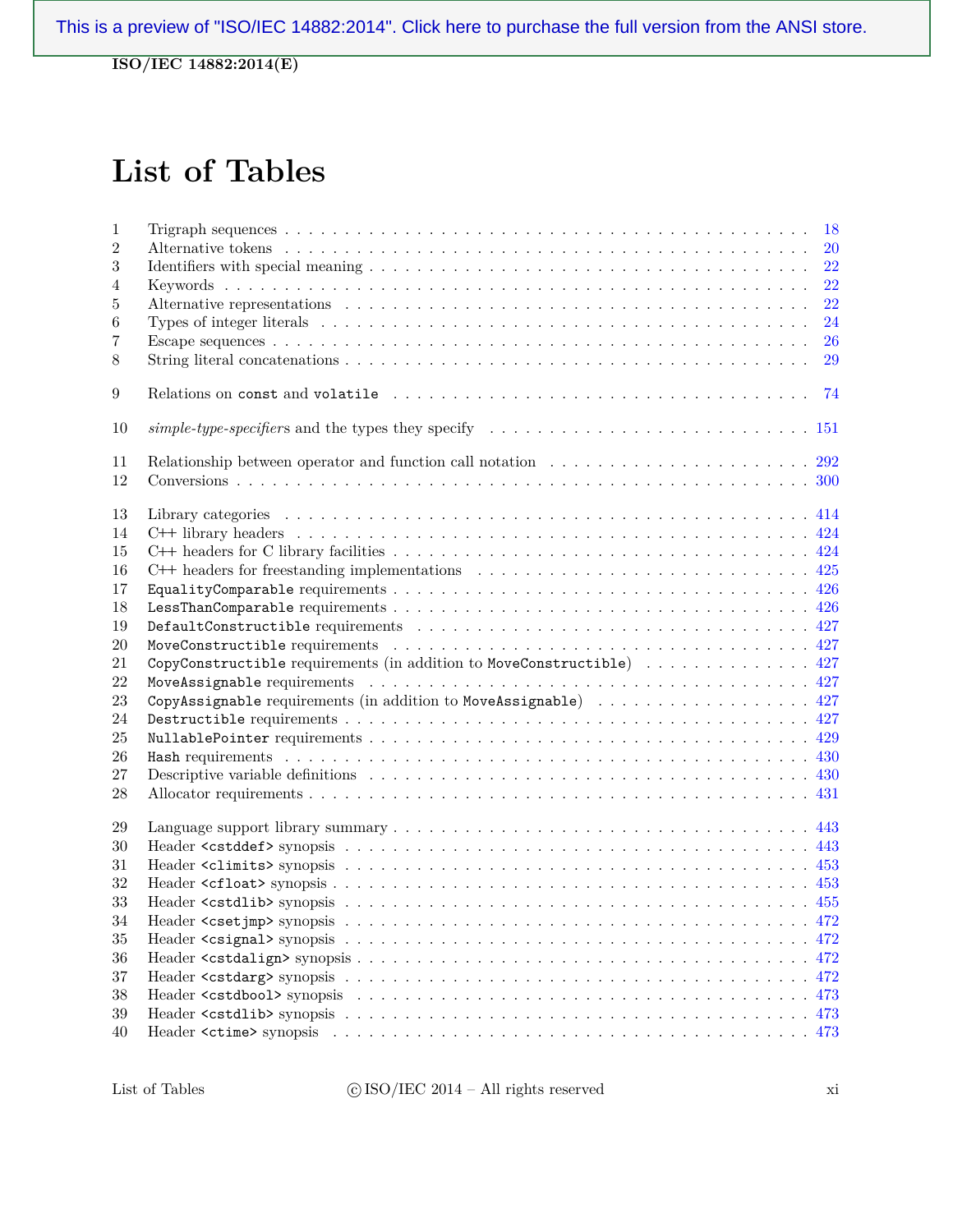| 41<br>42 |                                                                                                                                                                |     |
|----------|----------------------------------------------------------------------------------------------------------------------------------------------------------------|-----|
| 43       |                                                                                                                                                                |     |
| 44       |                                                                                                                                                                |     |
| 45       |                                                                                                                                                                |     |
| 46       |                                                                                                                                                                |     |
| 47       |                                                                                                                                                                |     |
| 48       |                                                                                                                                                                |     |
| 49       |                                                                                                                                                                |     |
| 50       |                                                                                                                                                                |     |
| 51       |                                                                                                                                                                |     |
| $52\,$   |                                                                                                                                                                |     |
| $53\,$   |                                                                                                                                                                |     |
| 54       |                                                                                                                                                                |     |
| 55       |                                                                                                                                                                |     |
| 56       |                                                                                                                                                                |     |
| 57       |                                                                                                                                                                |     |
| $58\,$   |                                                                                                                                                                |     |
| 59       |                                                                                                                                                                |     |
| 60       |                                                                                                                                                                |     |
|          |                                                                                                                                                                |     |
| 61       |                                                                                                                                                                |     |
| 62       |                                                                                                                                                                |     |
| 63       |                                                                                                                                                                |     |
| 64       |                                                                                                                                                                |     |
|          |                                                                                                                                                                |     |
| 65       |                                                                                                                                                                |     |
| 66       | basic_string(const basic_string&, size_type, size_type, const Allocator&) effects . 646<br>basic_string(const charT*, size_type, const Allocator&) effects 647 |     |
| 67       |                                                                                                                                                                |     |
| 68       |                                                                                                                                                                |     |
| 69       | basic_string(const basic_string&, const Allocator&) and basic_string(basic_string&&,                                                                           |     |
|          |                                                                                                                                                                |     |
| 70       |                                                                                                                                                                |     |
| 71       |                                                                                                                                                                |     |
| 72       |                                                                                                                                                                |     |
| 73       |                                                                                                                                                                |     |
| 74       |                                                                                                                                                                |     |
| 75       |                                                                                                                                                                |     |
| 76       |                                                                                                                                                                |     |
| 77       |                                                                                                                                                                |     |
|          |                                                                                                                                                                |     |
| 78       |                                                                                                                                                                |     |
| 79       |                                                                                                                                                                |     |
| 80       |                                                                                                                                                                |     |
| 81       |                                                                                                                                                                |     |
| 82       | Required specializations $\ldots \ldots \ldots \ldots \ldots \ldots \ldots \ldots \ldots \ldots \ldots \ldots \ldots$                                          |     |
| 83       |                                                                                                                                                                |     |
| 84       |                                                                                                                                                                | 699 |
| 85       |                                                                                                                                                                | 703 |
| 86       |                                                                                                                                                                | 703 |
| 87       |                                                                                                                                                                |     |

List of Tables  $\qquad \qquad \textcircled{ESO/IEC 2014--All rights reserved}$  xii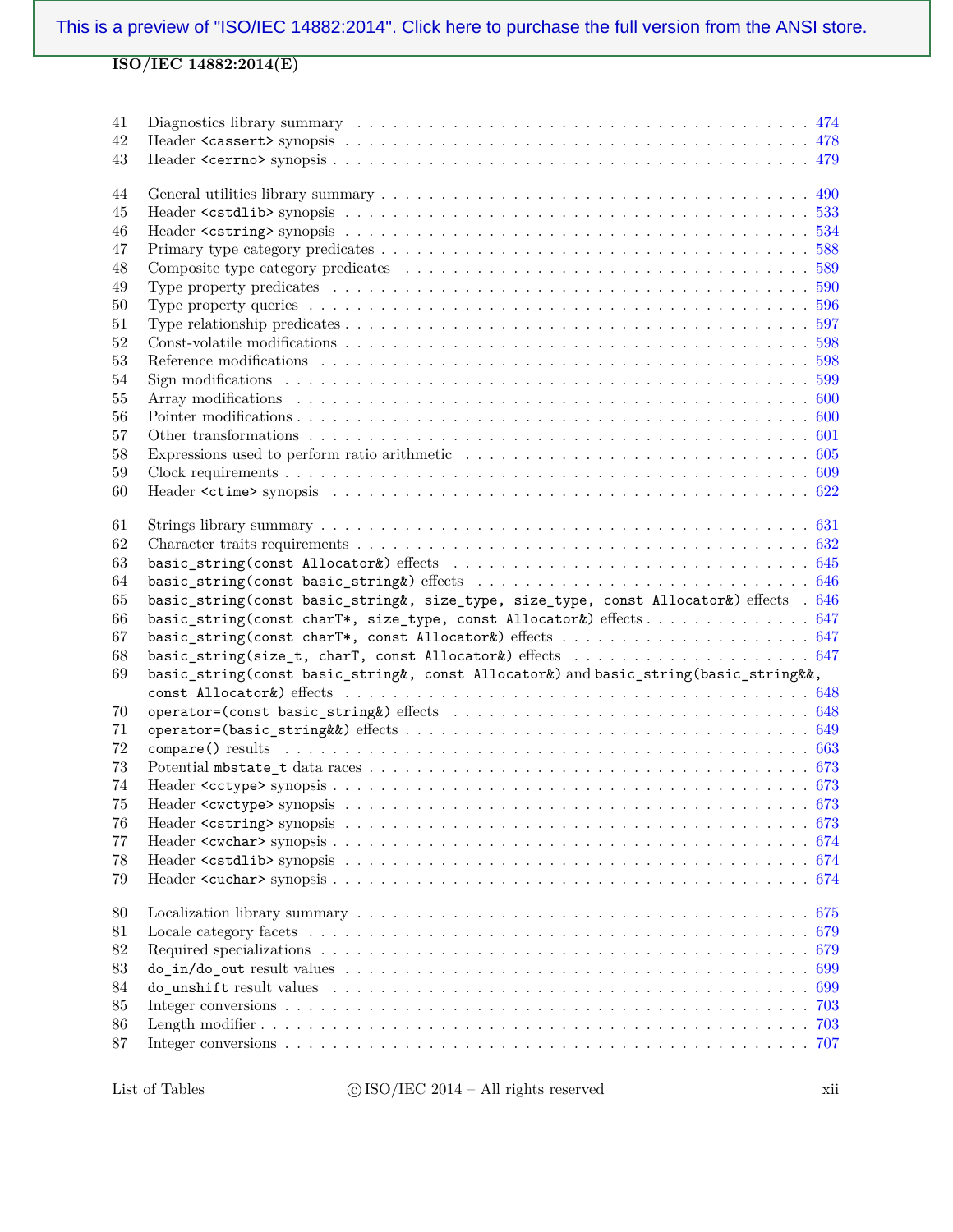| 88<br>89<br>90<br>91<br>92<br>93<br>94                      |                                                                                                                                                                                                                                                                                                                                                              |  |
|-------------------------------------------------------------|--------------------------------------------------------------------------------------------------------------------------------------------------------------------------------------------------------------------------------------------------------------------------------------------------------------------------------------------------------------|--|
| 95<br>96<br>97<br>98<br>99<br>100<br>101<br>102<br>103      | Unordered associative container requirements (in addition to container) $\dots \dots \dots \dots \dots$                                                                                                                                                                                                                                                      |  |
| 104<br>105<br>106<br>107<br>108<br>109<br>110<br>111        | Random access iterator requirements (in addition to bidirectional iterator)  840                                                                                                                                                                                                                                                                             |  |
| 112<br>113                                                  |                                                                                                                                                                                                                                                                                                                                                              |  |
| 114<br>115<br>116<br>117<br>118<br>119<br>120               | Numerics library summary resources in the contract of the set of the summary resources of the set of the set of the set of the set of the set of the set of the set of the set of the set of the set of the set of the set of<br>Uniform random number generator requirements $\ldots \ldots \ldots \ldots \ldots \ldots \ldots \ldots \ldots \ldots \ldots$ |  |
| 122<br>123<br>124<br>125<br>126<br>127<br>128<br>129<br>130 |                                                                                                                                                                                                                                                                                                                                                              |  |
| 131<br>132                                                  |                                                                                                                                                                                                                                                                                                                                                              |  |

List of Tables  $\qquad \qquad \textcircled{ESO/IEC 2014--All rights reserved}$  xiii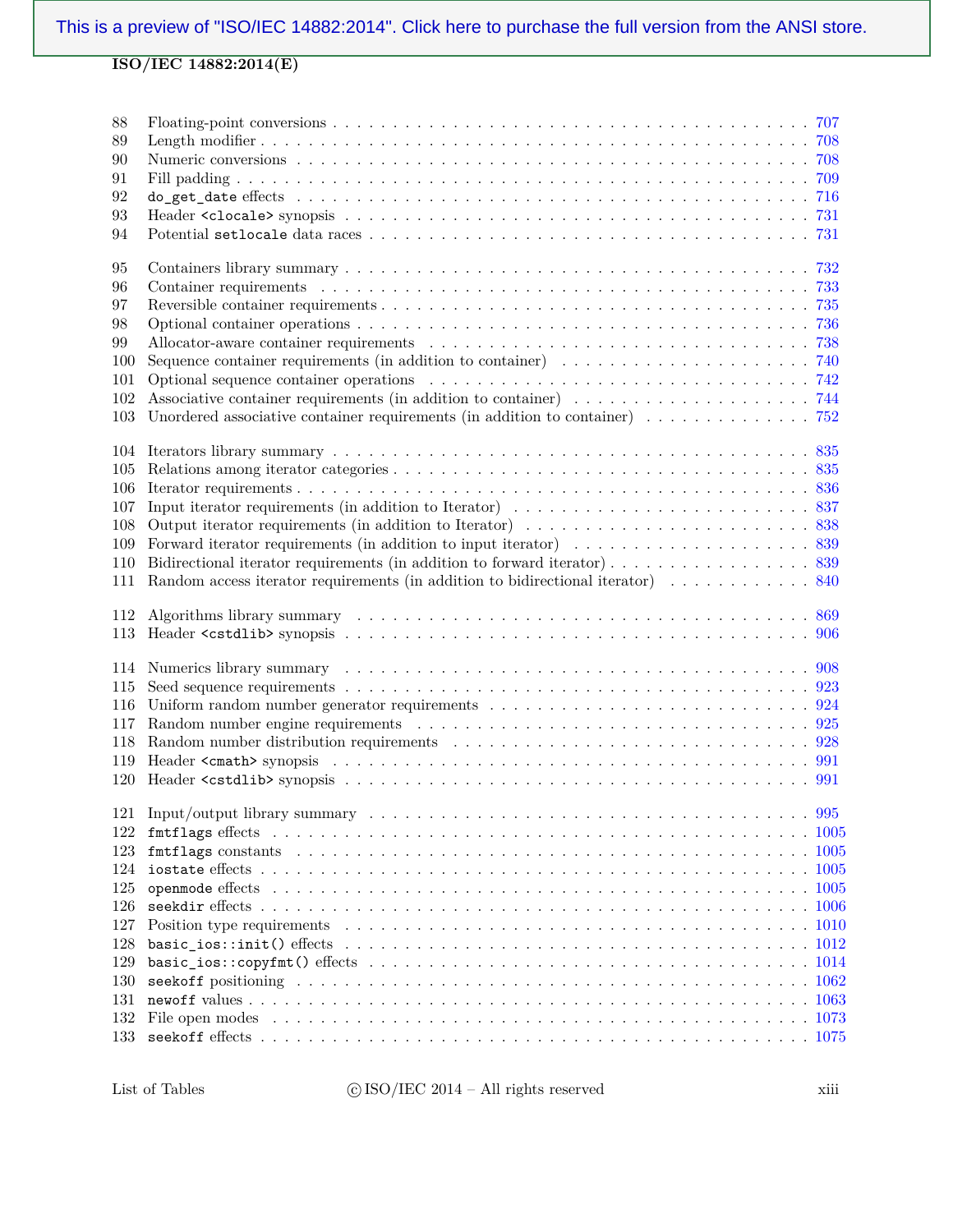| 135 |                                                                                          |
|-----|------------------------------------------------------------------------------------------|
| 136 |                                                                                          |
| 137 |                                                                                          |
| 138 |                                                                                          |
| 139 | regex_constants::match_flag_type effects when obtaining a match against a character con- |
|     |                                                                                          |
| 140 |                                                                                          |
| 141 |                                                                                          |
| 142 |                                                                                          |
| 143 |                                                                                          |
| 144 |                                                                                          |
|     |                                                                                          |
| 145 |                                                                                          |
| 146 |                                                                                          |
| 147 |                                                                                          |
| 148 |                                                                                          |
|     |                                                                                          |
| 149 |                                                                                          |
|     |                                                                                          |
| 150 |                                                                                          |
| 151 |                                                                                          |
| 152 |                                                                                          |
| 153 |                                                                                          |
| 154 |                                                                                          |
|     |                                                                                          |
| 155 |                                                                                          |
| 156 |                                                                                          |
| 157 |                                                                                          |
| 158 |                                                                                          |
| 159 |                                                                                          |
| 160 |                                                                                          |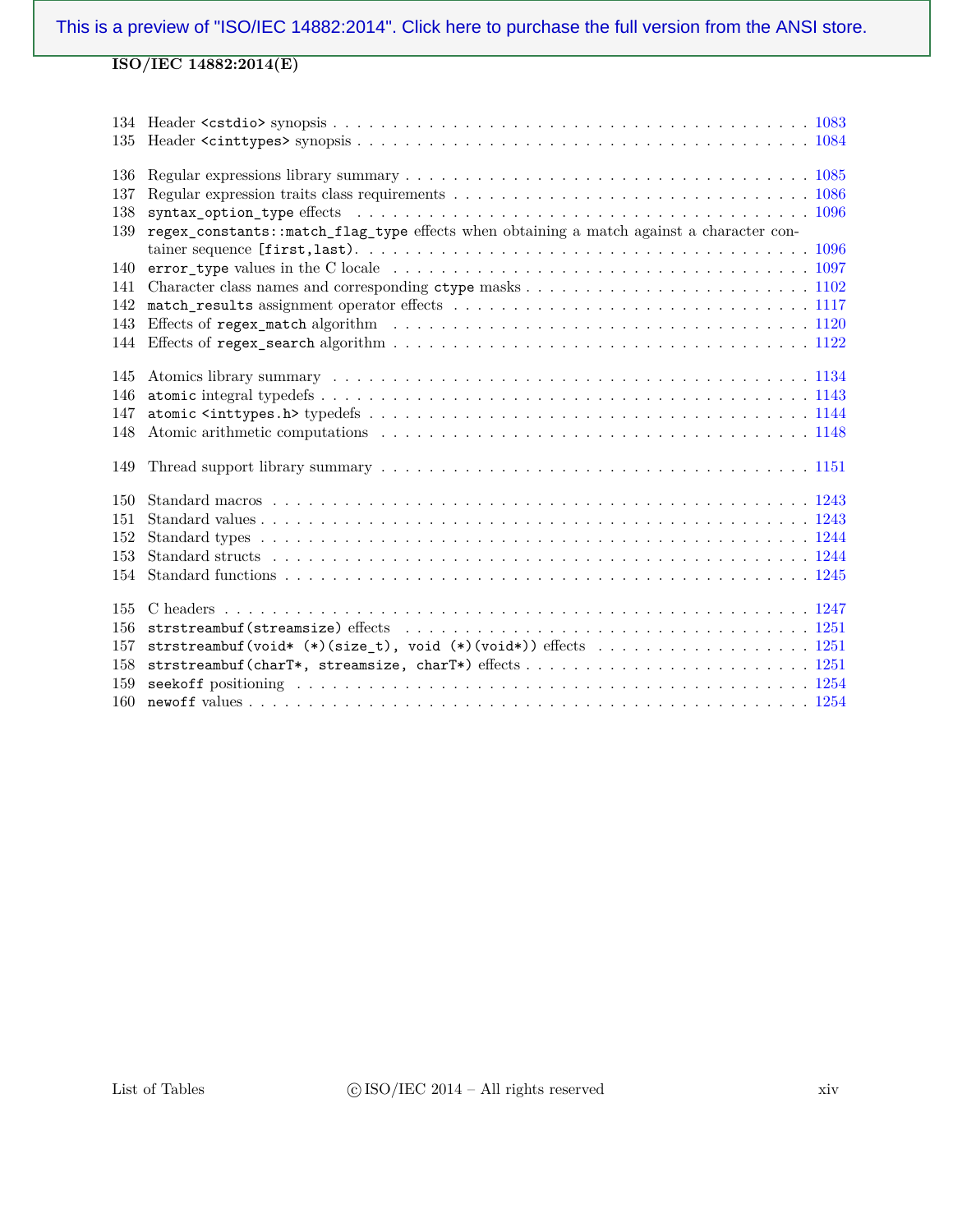**ISO/IEC 14882:2014(E)**

# **List of Figures**

| 7 |  |
|---|--|